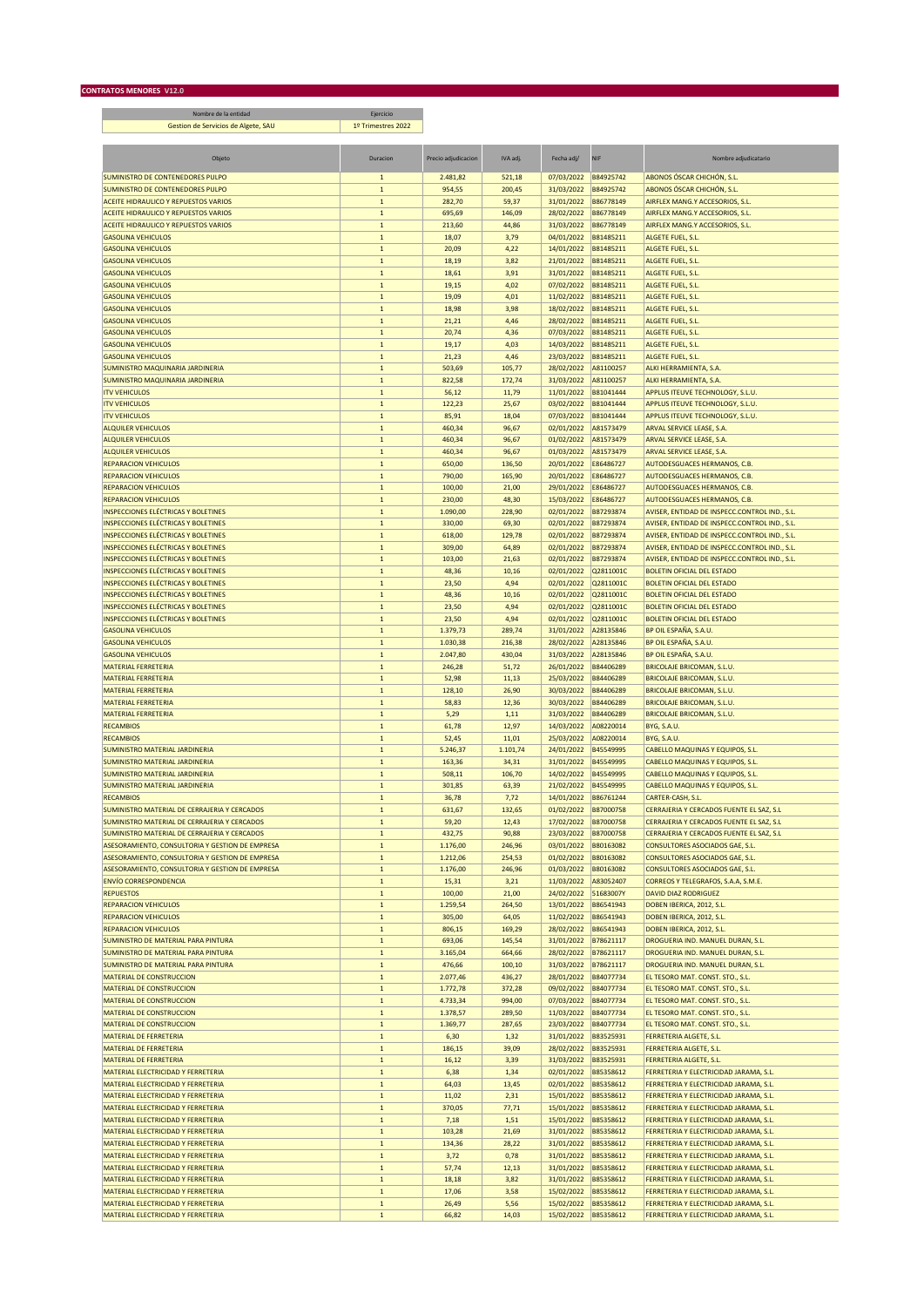П Nombre de la entidad Ejercicio Gestion de Servicios de Algete, SAU 1º Trimestres 2022 Objeto Duracion Precio adjudicacion IVA adj. Fecha adj/ NIF Nombre adjudicatario Duracion Duracion Precio adjudicatario MATERIAL ELECTRICIDAD Y FERRETERIA<br>1 54,54 11,45 28/02/2022 B85358612 FERRETERIA Y ELECTRICIDAD JARAMA, S.L.<br>1 53,39 11,21 28/02/2022 B85358612 FERRETERIA Y ELECTRICIDAD JARAMA, S.L.<br>1 26,99 5,67 28/02/2022 B85358612 FERRE 1 22,63 4,75 28/02/2022 B85358612 FERRETERIA Y ELECTRICIDAD JARAMA, S.L.<br>1 53,39 11,21 28/02/2022 B85358612 FERRETERIA Y ELECTRICIDAD JARAMA, S.L.<br>1 28/02/2022 B85358612 FERRETERIA Y ELECTRICIDAD JARAMA, S.L. MATERIAL ELECTRICIDAD Y FERRETERIA 1 53,39 11,21 28/02/2022 B85358612 FERRETERIA Y ELECTRICIDAD JARAMA, S.L.<br>1 26/02/2022 B85358612 FERRETERIA Y ELECTRICIDAD JARAMA, S.L. 1 26,99 5,67 28/02/2022 B85358612 FERRETERIA Y ELEC MATERIAL ELECTRICIDAD Y FERRETERIA 1 26,99 5,67 28/02/2022 B85358612 FERRETERIA Y ELECTRICIDAD JARAMA, S.L.<br>1 59,94 12,59 28/02/2022 B85358612 FERRETERIA Y ELECTRICIDAD JARAMA, S.L. MATERIAL ELECTRICIDAD JARAMA, S.L. **12,59** 28/02/2022 B85358612 FERRETERIA Y ELECTRICIDAD JARAMA, S.L.

| MATERIAL ELECTRICIDAD Y FERRETERIA                  | $\mathbf{1}$ | 2,42     | 0,51     | 28/02/2022 | B85358612 | FERRETERIA Y ELECTRICIDAD JARAMA, S.L    |
|-----------------------------------------------------|--------------|----------|----------|------------|-----------|------------------------------------------|
| MATERIAL ELECTRICIDAD Y FERRETERIA                  | $\mathbf{1}$ | 68,02    | 14,28    | 30/03/2022 | B85358612 | FERRETERIA Y ELECTRICIDAD JARAMA, S.L.   |
|                                                     |              |          |          |            |           |                                          |
| MATERIAL ELECTRICIDAD Y FERRETERIA                  | $\mathbf 1$  | 98,16    | 20,61    | 30/03/2022 | B85358612 | FERRETERIA Y ELECTRICIDAD JARAMA, S.L.   |
| MATERIAL ELECTRICIDAD Y FERRETERIA                  | $\mathbf 1$  | 81,42    | 17,10    | 30/03/2022 | B85358612 | FERRETERIA Y ELECTRICIDAD JARAMA, S.L.   |
| MATERIAL ELECTRICIDAD Y FERRETERIA                  | $\mathbf 1$  | 16,10    | 3,38     | 30/03/2022 | B85358612 | FERRETERIA Y ELECTRICIDAD JARAMA, S.L.   |
| MATERIAL ELECTRICIDAD Y FERRETERIA                  | $\mathbf{1}$ | $-2,20$  | $-0,46$  | 31/03/2022 | B85358612 | FERRETERIA Y ELECTRICIDAD JARAMA, S.L.   |
|                                                     |              |          |          |            |           |                                          |
| MATERIAL ELECTRICIDAD Y FERRETERIA                  | $\mathbf 1$  | 8,41     | 1,77     | 31/03/2022 | B85358612 | FERRETERIA Y ELECTRICIDAD JARAMA, S.L.   |
| <b>ALQUILER DEPOSITO GASOIL</b>                     | $\mathbf 1$  | 30,00    | 6,30     | 02/01/2022 | B80808009 | FG SUMINISTROS, S.L.                     |
| <b>GASOIL</b>                                       | $\mathbf 1$  | 3.816,38 | 801,44   | 26/01/2022 | B80808009 | FG SUMINISTROS, S.L.                     |
|                                                     |              |          |          |            |           |                                          |
| <b>ALQUILER DEPOSITO GASOIL</b>                     | $\mathbf{1}$ | 30,00    | 6,30     | 01/02/2022 | B80808009 | <b>FG SUMINISTROS, S.L</b>               |
| <b>ALQUILER DEPOSITO GASOIL</b>                     | $\mathbf 1$  | 30,00    | 6,30     | 01/03/2022 | B80808009 | FG SUMINISTROS, S.L.                     |
| <b>GASOIL</b>                                       | $\mathbf 1$  | 5.181,29 | 1.088,07 | 04/03/2022 | B80808009 | FG SUMINISTROS, S.L.                     |
|                                                     |              |          |          |            |           |                                          |
| <b>VALLAS AZULES</b>                                | $\mathbf 1$  | 6.562,50 | 1.378,13 | 02/01/2022 | B65818841 | <b>FIDIRE SERVEIS, S.L.</b>              |
| <b>SUMINISTRO FILTROS GASOIL</b>                    | $\mathbf 1$  | 27,78    | 5,83     | 24/01/2022 | A28006922 | FINANZAUTO, S.A.                         |
| <b>CERTIFICADO DIGITAL</b>                          | $\mathbf 1$  | 14,00    | 2,94     | 03/02/2022 | Q2826004J | <b>FNMT-RCM</b>                          |
|                                                     |              |          |          |            |           |                                          |
| SERVICIOS CONTABLES PROFESIONALES                   | $\mathbf 1$  | 650,00   | 136,50   | 02/01/2022 | B80284342 | GABINETE JUR.EMP.AAF, S.L.               |
| SERVICIOS CONTABLES PROFESIONALES                   | $\mathbf 1$  | 650,00   | 136,50   | 01/02/2022 | B80284342 | GABINETE JUR.EMP.AAF, S.L.               |
| SERVICIOS CONTABLES PROFESIONALES                   | $\mathbf 1$  | 650,00   | 136,50   | 01/03/2022 | B80284342 | GABINETE JUR.EMP.AAF, S.L.               |
|                                                     |              |          |          |            |           |                                          |
| <b>SENALES TRAFICO</b>                              | $\mathbf 1$  | 139,89   | 29,38    | 31/03/2022 | B60070505 | <b>GIRODSERVICES, S.L.</b>               |
| <b>MATERIAL OFICINA</b>                             | $\mathbf 1$  | 13,06    | 2,74     | 22/02/2022 | B88519061 | GRAN BAZAR PLAZA CHINA, S.L.             |
| <b>REPARACION MAQUINARIA</b>                        | $\mathbf 1$  | 495,00   | 103,95   | 31/01/2022 | B85504991 | <b>GRUPO ABSE, S.L.</b>                  |
| REPARACION MAQUINARIA                               |              | 1.996,00 | 419,16   | 28/02/2022 | B85504991 | <b>GRUPO ABSE, S.L.</b>                  |
|                                                     | $\mathbf 1$  |          |          |            |           |                                          |
| ALQUILER MAQUINARIA                                 | $\mathbf{1}$ | 39,81    | 8,36     | 02/01/2022 | A28226090 | HILTI ESPAÑOLA, S.A.                     |
| <b>ALQUILER MAQUINARIA</b>                          | $\mathbf 1$  | 40,64    | 8,53     | 02/01/2022 | A28226090 | HILTI ESPAÑOLA, S.A.                     |
| <b>ALQUILER MAQUINARIA</b>                          | $\mathbf 1$  | 985,51   | 206,96   | 19/01/2022 | A28226090 | HILTI ESPAÑOLA, S.A.                     |
|                                                     |              |          |          |            |           |                                          |
| <b>ALQUILER MAQUINARIA</b>                          | $\mathbf{1}$ | 39,81    | 8,36     | 01/02/2022 | A28226090 | HILTI ESPAÑOLA, S.A.                     |
| ALQUILER MAQUINARIA                                 | $\mathbf 1$  | 39,81    | 8,36     | 01/03/2022 | A28226090 | HILTI ESPAÑOLA, S.A.                     |
| <b>ALQUILER MAQUINARIA</b>                          | $\mathbf 1$  | 1.279,20 | 268,63   | 18/03/2022 | A28226090 | HILTI ESPAÑOLA, S.A.                     |
|                                                     |              |          |          |            |           |                                          |
| <b>ALQUILER MAQUINARIA</b>                          | $\mathbf 1$  | 194,40   | 40,82    | 23/03/2022 | A28226090 | HILTI ESPAÑOLA, S.A.                     |
| <b>MATERIAL PAPELERIA</b>                           | $\mathbf 1$  | 14,88    | 3,12     | 26/01/2022 | X4123601T | HIPER BAZAR ALGETE CHAOGUO JIANG         |
| <b>MATERIAL PAPELERIA</b>                           | $\mathbf 1$  | 19,96    | 4,19     | 26/01/2022 | X4123601T | HIPER BAZAR ALGETE CHAOGUO JIANG         |
| <b>MATERIAL PAPELERIA</b>                           |              |          |          |            |           |                                          |
|                                                     | $\mathbf{1}$ | 14,01    | 2,94     | 10/02/2022 | X4123601T | HIPER BAZAR ALGETE CHAOGUO JIANG         |
| <b>MATERIAL PAPELERIA</b>                           | $\mathbf 1$  | 7,98     | 1,67     | 18/02/2022 | X4123601T | HIPER BAZAR ALGETE CHAOGUO JIANG         |
| <b>MATERIAL PAPELERIA</b>                           | $\mathbf{1}$ | 14,88    | 3,12     | 16/03/2022 | X4123601T | HIPER BAZAR ALGETE CHAOGUO JIANG         |
|                                                     |              |          |          |            |           |                                          |
| <b>MATERIAL PAPELERIA</b>                           | $\mathbf 1$  | 6,12     | 1,28     | 22/03/2022 | X4123601T | HIPER BAZAR ALGETE CHAOGUO JIANG         |
| <b>HERRAMIENTA</b>                                  | $\mathbf 1$  | 297,60   | 62,50    | 02/01/2022 | B11697141 | HIPICA DEL SUR, S.L.                     |
| <b>MATERIAL JARDINERIA</b>                          | $\mathbf 1$  | 54,55    | 11,45    | 14/03/2022 | E79078101 | HNOS. NAVACERRADA, C.B.                  |
| ASFALTO, MATERIALES Y SERVICIO CONTENEDOR           |              |          |          | 02/01/2022 | B85474054 |                                          |
|                                                     | $\mathbf 1$  | 350,00   | 73,50    |            |           | HORFAVEN 2008, S.L                       |
| ASFALTO, MATERIALES Y SERVICIO CONTENEDOR           | $\mathbf 1$  | 136,36   | 28,64    | 31/01/2022 | B85474054 | HORFAVEN 2008, S.L.                      |
| ASFALTO, MATERIALES Y SERVICIO CONTENEDOR           | $\mathbf 1$  | 381,82   | 80,18    | 21/03/2022 | B85474054 | HORFAVEN 2008, S.L.                      |
| <b>ASFALTO Y MATERIAL CONSTRUCCION</b>              | $\mathbf 1$  | 605,00   | 127,05   | 21/01/2022 | B73155327 | HORMICRUZ, S.L.                          |
|                                                     |              |          |          |            |           |                                          |
|                                                     |              |          |          | 15/03/2022 | B73155327 | HORMICRUZ, S.L.                          |
| <b>ASFALTO Y MATERIAL CONSTRUCCION</b>              | $\mathbf 1$  | 629,00   | 132,09   |            |           |                                          |
| <b>REPARACION VEHICULOS</b>                         | $\mathbf 1$  | 25,20    | 5,29     |            | A28638708 |                                          |
|                                                     |              |          |          | 03/02/2022 |           | INDUSTRIAS GONZALEZ HNOS., S.A.          |
| <b>REVISION EXTINTORES</b>                          | $\mathbf 1$  | 587,33   | 123,34   | 10/03/2022 | B80183429 | <b>INMAREPRO, S.L.</b>                   |
| <b>INSPECCION TECNICA VEHICULOS</b>                 | $\mathbf 1$  | 78,37    | 16,46    | 16/02/2022 | A28769222 | INSPECC.TECN.TRANSPORTE, S.A.            |
| <b>INSPECCION TECNICA VEHICULOS</b>                 | $\,$ 1 $\,$  | 78,37    | 16,46    | 28/02/2022 | A28769222 | <b>INSPECC.TECN.TRANSPORTE, S.A.</b>     |
|                                                     |              |          |          |            |           |                                          |
| <b>TRABAJO TALA DE ÁRBOLES</b>                      | $\mathbf 1$  | 1.320,00 | 277,20   | 28/02/2022 | 51468439M | JOSE LUIS RUIZ SANZ - NATUR VERDE        |
| <b>TRABAJO TALA DE ÁRBOLES</b>                      | $\mathbf{1}$ | 2.420,00 | 508,20   | 28/02/2022 | 51468439M | <b>JOSE LUIS RUIZ SANZ - NATUR VERDE</b> |
| M3 ARIDOS, CAMIONES ESCOMBRO Y SERVICIO GRUA        | $\mathbf 1$  | 1.300,00 | 273,00   | 31/01/2022 | 53002775B | JOSE MIGUEL ORDOÑEZ GOMEZ                |
|                                                     |              |          |          |            |           |                                          |
| M3 ARIDOS, CAMIONES ESCOMBRO Y SERVICIO GRUA        | $\mathbf 1$  | 2.800,00 | 588,00   | 28/02/2022 | 53002775B | JOSE MIGUEL ORDOÑEZ GOMEZ                |
| M3 ARIDOS, CAMIONES ESCOMBRO Y SERVICIO GRUA        | $\mathbf{1}$ | 2.450,00 | 514,50   | 31/03/2022 | 53002775B | JOSE MIGUEL ORDOÑEZ GOMEZ                |
| <b>ALQUILER VEHICULOS</b>                           | $\mathbf 1$  | 1.406,44 | 295,35   | 02/01/2022 | A78007473 | LEASEPLAN SERVICIOS, S.A.                |
| <b>ALQUILER VEHICULOS</b>                           | $\mathbf 1$  | 1.406,44 | 295,35   | 01/02/2022 | A78007473 | LEASEPLAN SERVICIOS, S.A.                |
|                                                     |              |          |          |            |           |                                          |
| <b>ALQUILER VEHICULOS</b>                           | $\mathbf 1$  | 1.413,01 | 296,73   | 01/03/2022 | A78007473 | LEASEPLAN SERVICIOS, S.A.                |
| <b>REPARACION VEHICULOS</b>                         | $\mathbf 1$  | 565,18   | 118,69   | 15/01/2022 | B79162376 | LUCAUTO, S.L.                            |
| <b>REPARACION VEHICULOS</b>                         | $\mathbf{1}$ | 1.996,68 | 419,30   | 31/01/2022 | B79162376 | LUCAUTO, S.L.                            |
|                                                     |              |          |          |            |           |                                          |
| <b>REPARACION VEHICULOS</b>                         | $\mathbf{1}$ | 435,39   | 91,43    | 15/02/2022 | B79162376 | LUCAUTO, S.L.                            |
| <b>REPARACION VEHICULOS</b>                         | $\mathbf{1}$ | 322,14   | 67,65    | 28/02/2022 | B79162376 | LUCAUTO, S.L.                            |
| <b>REPARACION VEHICULOS</b>                         | $\mathbf 1$  | 320,52   | 67,31    | 15/03/2022 | B79162376 | LUCAUTO, S.L.                            |
| <b>REPARACION VEHICULOS</b>                         | $\mathbf 1$  | 295,06   | 61,96    | 31/03/2022 | B79162376 | LUCAUTO, S.L.                            |
|                                                     |              |          |          |            |           |                                          |
| MENSAJERÍA                                          | $\,$ 1 $\,$  | 8,75     | 1,84     | 31/01/2022 | B80315666 | MANUEL GONZALEZ MARIN, S.L.              |
| <b>MATERIAL JARDINERIA</b>                          | $\mathbf 1$  | 23,39    | 4,91     | 15/01/2022 | B70607130 | MAX RAIN AGUA Y JARDIN, S.L.             |
| <b>MATERIAL JARDINERIA</b>                          | $\mathbf 1$  | 45,18    | 9,49     | 28/02/2022 | B70607130 | MAX RAIN AGUA Y JARDIN, S.L.             |
|                                                     |              |          |          |            | B70607130 |                                          |
| <b>MATERIAL JARDINERIA</b>                          | $\mathbf 1$  | 344,25   | 72,29    | 28/02/2022 |           | MAX RAIN AGUA Y JARDIN, S.L.             |
| <b>MATERIAL JARDINERIA</b>                          | $\mathbf 1$  | 1.148,37 | 241,16   | 31/03/2022 | B70607130 | MAX RAIN AGUA Y JARDIN, S.L.             |
| <b>MATERIAL JARDINERIA</b>                          | $\mathbf 1$  | 13,66    | 2,87     | 31/03/2022 | B70607130 | MAX RAIN AGUA Y JARDIN, S.L.             |
| <b>MATERIAL JARDINERIA</b>                          | $\mathbf 1$  |          |          |            |           | MAX RAIN AGUA Y JARDIN, S.L.             |
|                                                     |              | 206,61   | 43,39    | 31/03/2022 | B70607130 |                                          |
| <b>MATERIAL JARDINERIA</b>                          | $\mathbf 1$  | 11,58    | 2,43     | 31/03/2022 | B70607130 | MAX RAIN AGUA Y JARDIN, S.L.             |
| <b>MATERIAL JARDINERIA</b>                          | $\mathbf 1$  | 2.084,70 | 437,79   | 31/03/2022 | B70607130 | MAX RAIN AGUA Y JARDIN, S.L.             |
| <b>MATERIAL JARDINERIA</b>                          | $\mathbf 1$  | 1.214,51 | 255,05   | 31/03/2022 | B70607130 | MAX RAIN AGUA Y JARDIN, S.L.             |
|                                                     |              |          |          |            |           |                                          |
| <b>MATERIAL JARDINERIA</b>                          | $\,$ 1 $\,$  | 149,21   | 31,33    | 31/03/2022 | B70607130 | MAX RAIN AGUA Y JARDIN, S.L.             |
| <b>MATERIAL JARDINERIA</b>                          | $\mathbf 1$  | 99,08    | 20,81    | 31/03/2022 | B70607130 | MAX RAIN AGUA Y JARDIN, S.L.             |
| <b>MATERIAL JARDINERIA</b>                          | $\mathbf 1$  | 17,80    | 3,74     | 31/03/2022 | B70607130 | MAX RAIN AGUA Y JARDIN, S.L.             |
|                                                     |              |          |          |            |           |                                          |
| <b>MATFRIAL IARDINFRIA</b>                          | $\mathbf 1$  | 21,50    | 4,52     | 31/03/2022 | B70607130 | MAX RAIN AGUA Y JARDIN, S.L.             |
| <b>MATERIAL JARDINERIA</b>                          | $\mathbf 1$  | 46,75    | 9,82     | 31/03/2022 | B70607130 | MAX RAIN AGUA Y JARDIN, S.L.             |
| CUOTA MENSUAL SOLUCION PROFESIONAL FICHAJE PERSONAL | $\mathbf 1$  | 113,40   | 23,81    | 03/01/2022 | B36984060 | METRONASA, S.L.                          |
|                                                     |              |          |          |            |           |                                          |
| CUOTA MENSUAL SOLUCION PROFESIONAL FICHAJE PERSONAL | $\mathbf 1$  | 113,40   | 23,81    | 01/02/2022 | B36984060 | METRONASA, S.L.                          |
| CUOTA MENSUAL SOLUCION PROFESIONAL FICHAJE PERSONAL | $\mathbf 1$  | 113,40   | 23,81    | 01/03/2022 | B36984060 | METRONASA, S.L.                          |
| <b>SUMINISTRO ELECTRICIDAD</b>                      | $\mathbf 1$  | 1.088,08 | 228,50   | 13/01/2022 | A08431090 | NATURGY IBERIA, S.A.                     |
| <b>SUMINISTRO ELECTRICIDAD</b>                      |              | 1.623,96 |          |            | A08431090 | NATURGY IBERIA, S.A.                     |
|                                                     | $\mathbf 1$  |          | 341,03   | 19/02/2022 |           |                                          |
| <b>SUMINISTRO ELECTRICIDAD</b>                      | $\mathbf 1$  | 1.323,26 | 277,88   | 10/03/2022 | A08431090 | NATURGY IBERIA, S.A.                     |
| ROTULACION VINILICA VEHICULOS EMPRESA               | $1\,$        | 190,00   | 39,90    | 23/02/2022 | B83587899 | NEO PUBLICIDAD, S.L.                     |
| ROTULACION VINILICA VEHICULOS EMPRESA               | $\mathbf 1$  | 70,00    | 14,70    | 23/03/2022 | B83587899 | NEO PUBLICIDAD, S.L.                     |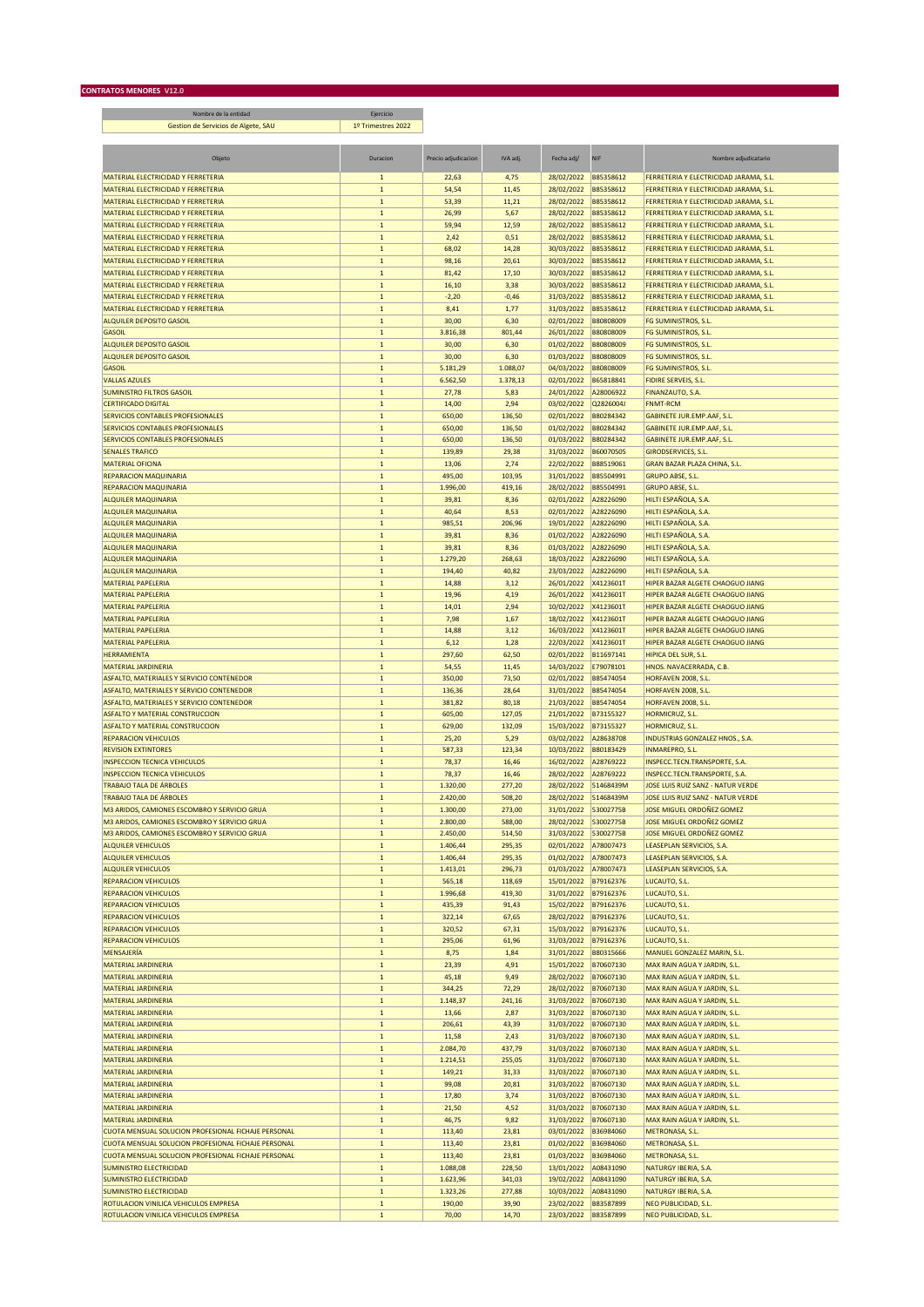Nombre de la entidad Ejercicio Gestion de Servicios de Algete, SAU 1º Trimestres 2022 

| Objeta                                                                   | Duracion                    | Precio adjudicacion | IVA adj.        | Fecha adj/               | <b>NIF</b>             | Nombre adjudicataric                                                       |
|--------------------------------------------------------------------------|-----------------------------|---------------------|-----------------|--------------------------|------------------------|----------------------------------------------------------------------------|
| <b>REPUESTOS</b>                                                         | $\mathbf{1}$                | 70,00               | 14,70           | 28/03/2022               | B79917944              | <b>NEUMATICOS PEREZ, S.L.</b>                                              |
| SERVICIO TELEFONIA MOVILES                                               | $\mathbf 1$                 | 242,60              | 50,95           | 06/01/2022               | A82009812              | ORANGE ESPAÑA, S.AU.                                                       |
| <b>SERVICIO TELEFONIA MOVILES</b>                                        | $\mathbf{1}$                | 71,95               | 15,11           | 09/01/2022               | A82009812              | ORANGE ESPAÑA, S.AU.                                                       |
| SERVICIO TELEFONIA MOVILES                                               | $\mathbf{1}$                | 241,60              | 50,74           | 06/02/2022               | A82009812              | ORANGE ESPAÑA, S.AU.                                                       |
| SERVICIO TELEFONIA MOVILES                                               | $\mathbf 1$                 | 71,95               | 15,11           | 09/02/2022               | A82009812              | ORANGE ESPAÑA, S.AU.                                                       |
| SERVICIO TELEFONIA MOVILES<br><b>SERVICIO TELEFONIA MOVILES</b>          | $\mathbf 1$                 | 244,51              | 51,35           | 06/03/2022               | A82009812              | ORANGE ESPAÑA, S.AU.                                                       |
| SUMINISTRO MATERIAL LIMPIEZA EDIFICIOS                                   | $\mathbf 1$<br>$\mathbf 1$  | 71,95<br>2.078,28   | 15,11<br>436,44 | 09/03/2022<br>28/01/2022 | A82009812<br>A08724635 | ORANGE ESPAÑA, S.AU.<br>OVERLIM, S.A.                                      |
| SUMINISTRO MATERIAL LIMPIEZA EDIFICIOS                                   | $\mathbf 1$                 | 4.386,18            | 921,10          | 18/02/2022               | A08724635              | OVERLIM, S.A.                                                              |
| SUMINISTRO MATERIAL LIMPIEZA EDIFICIOS                                   | $\,$ 1 $\,$                 | 3.016,33            | 633,43          | 29/03/2022               | A08724635              | OVERLIM, S.A.                                                              |
| SUMINISTRO NEUMATICOS VEHICULOS EMPRESA                                  | $\mathbf 1$                 | 25,00               | 5,25            | 21/01/2022               | Y1578469Q              | PAULO SOARES MESQUITA JUNIOR                                               |
| SUMINISTRO NEUMATICOS VEHICULOS EMPRESA                                  | $\mathbf 1$                 | 163,93              | 34,43           | 25/02/2022               | Y1578469Q              | <b>PAULO SOARES MESQUITA JUNIOR</b>                                        |
| SUMINISTRO NEUMATICOS VEHICULOS EMPRESA                                  | $\mathbf{1}$                | 30,00               | 6,30            | 25/02/2022               | Y1578469Q              | PAULO SOARES MESQUITA JUNIOR                                               |
| SUMINISTRO NEUMATICOS VEHICULOS EMPRESA                                  | $\mathbf 1$                 | 515,70              | 108,30          | 23/03/2022               | Y1578469Q              | PAULO SOARES MESQUITA JUNIOR                                               |
| <b>NOTARIA</b>                                                           | $\mathbf 1$                 | 332,14              | 69,75           | 02/01/2022               | 17431286T              | PEDRO J.BARTOLOME FUENTES                                                  |
| <b>NOTARIA</b>                                                           | $\mathbf{1}$                | 387,64              | 81,40           | 02/01/2022               | 17431286T              | PEDRO J.BARTOLOME FUENTES                                                  |
| <b>NOTARIA</b>                                                           | $1\,$                       | 193,97              | 40,73           | 02/01/2022               | 17431286T              | PEDRO J.BARTOLOME FUENTES                                                  |
| <b>NOTARIA</b>                                                           | $\mathbf 1$                 | 206,20              | 43,30           | 02/01/2022               | 17431286T              | PEDRO J.BARTOLOME FUENTES                                                  |
| <b>NOTARIA</b>                                                           | $\,$ 1 $\,$                 | 131,40              | 27,60           | 02/01/2022               | 17431286T              | PEDRO J.BARTOLOME FUENTES                                                  |
| <b>NOTARIA</b>                                                           | $\mathbf{1}$                | 23,69               | 4,98<br>77,27   | 02/01/2022<br>02/01/2022 | 17431286T<br>17431286T | PEDRO J.BARTOLOME FUENTES<br>PEDRO J.BARTOLOME FUENTES                     |
| <b>NOTARIA</b><br><b>MOPAS</b>                                           | $\mathbf 1$<br>$\mathbf 1$  | 367,93<br>66,17     | 13,90           | 31/01/2022               | A48148647              | PHS SERKONTEN, S.A.U.                                                      |
| <b>MOPAS</b>                                                             | $\mathbf 1$                 | 20,49               | 4,30            | 28/02/2022               | A48148647              | PHS SERKONTEN, S.A.U.                                                      |
| <b>MOPAS</b>                                                             | $\mathbf 1$                 | 20,49               | 4,30            | 22/03/2022               | A48148647              | PHS SERKONTEN, S.A.U.                                                      |
| <b>MOPAS</b>                                                             | $\mathbf 1$                 | $-66,17$            | $-13,90$        | 22/03/2022               | A48148647              | PHS SERKONTEN, S.A.U.                                                      |
| <b>MOPAS</b>                                                             | $\mathbf 1$                 | 20,49               | 4,30            | 31/03/2022               | A48148647              | PHS SERKONTEN, S.A.U.                                                      |
| <b>MOPAS</b>                                                             | $\mathbf 1$                 | 22,84               | 4,80            | 31/03/2022               | A48148647              | PHS SERKONTEN, S.A.U.                                                      |
| <b>VALLAS METÁLICAS</b>                                                  | $\mathbf 1$                 | 270,84              | 56,88           | 16/03/2022               | B86624764              | PROMALLAS IND., S.L.                                                       |
| <b>VALLAS METÁLICAS</b>                                                  | $\mathbf{1}$                | 2.784,12            | 584,67          | 18/03/2022               | B86624764              | PROMALLAS IND., S.L.                                                       |
| VIGILANCIA SALUD TRABAJADORES EMPRESA                                    | $\mathbf 1$                 | 999,63              | 209,92          | 25/01/2022               | B64076482              | QUIRON PREVENCION, S.L.U.                                                  |
| VIGILANCIA SALUD TRABAJADORES EMPRESA                                    | $\mathbf 1$                 | 986,05              | 207,07          | 21/02/2022               | B64076482              | QUIRON PREVENCION, S.L.U.                                                  |
| VIGILANCIA SALUD TRABAJADORES EMPRESA                                    | $\mathbf 1$                 | 999,63              | 209,92          | 24/03/2022               | B64076482              | QUIRON PREVENCION, S.L.U.                                                  |
| MATERIALES VARIOS MAQUINARIA INDUSTRIAL                                  | $\mathbf 1$                 | 18,50               | 3,89            | 03/01/2022<br>17/03/2022 | E83429381              | RECAUTO C.B.                                                               |
| MATERIALES VARIOS MAQUINARIA INDUSTRIAL<br>LEGALIZACION DOCUMENTACION    | $\mathbf 1$<br>$\mathbf 1$  | 18,09<br>61,87      | 3,80<br>12,99   | 02/01/2022               | E83429381<br>E81458556 | RECAUTO C.B.<br>REGISTRADORES MERCANTILES DE MADRID CB                     |
| LEGALIZACION DOCUMENTACION                                               | $\mathbf{1}$                | 151,23              | 31,76           | 02/01/2022               | E81458556              | REGISTRADORES MERCANTILES DE MADRID CB                                     |
| LEGALIZACION DOCUMENTACION                                               | $\mathbf 1$                 | 113,78              | 23,89           | 02/01/2022               | E81458556              | REGISTRADORES MERCANTILES DE MADRID CB                                     |
| <b>LEGALIZACION DOCUMENTACION</b>                                        | $\mathbf 1$                 | 174,93              | 36,74           | 02/01/2022               | E81458556              | REGISTRADORES MERCANTILES DE MADRID CB                                     |
| LEGALIZACION DOCUMENTACION                                               | $\mathbf 1$                 | 91,09               | 19,13           | 02/01/2022               | E81458556              | REGISTRADORES MERCANTILES DE MADRID CB                                     |
| <b>ALQUILER FOTOCOPIADORA</b>                                            | $\mathbf 1$                 | 54,43               | 11,43           | 05/01/2022               | A79070884              | RICOPIA HENARES, S.A.                                                      |
| <b>ALQUILER FOTOCOPIADORA</b>                                            | $\mathbf 1$                 | 128,63              | 27,01           | 25/01/2022               | A79070884              | RICOPIA HENARES, S.A.                                                      |
| <b>ALQUILER FOTOCOPIADORA</b>                                            | $\mathbf 1$                 | 54,43               | 11,43           | 04/02/2022               | A79070884              | RICOPIA HENARES, S.A.                                                      |
| <b>ALQUILER FOTOCOPIADORA</b>                                            | $\mathbf{1}$                | 326,54              | 68,57           | 25/02/2022               | A79070884              | RICOPIA HENARES, S.A.                                                      |
| ALQUILER FOTOCOPIADORA                                                   | $\mathbf{1}$                | 54,43               | 11,43           | 04/03/2022               | A79070884              | RICOPIA HENARES, S.A.                                                      |
| ALQUILER FOTOCOPIADORA<br>SUMINISTRO GASOLINA VEHÍCULOS                  | $\mathbf{1}$<br>$\mathbf 1$ | 93,15<br>16,53      | 19,56<br>3,47   | 25/03/2022<br>02/02/2022 | A79070884<br>B88615778 | RICOPIA HENARES, S.A.<br>ROGONSANSE, S.L.                                  |
| PROGRAMA INFORMATICO PARA ADMINISTRACION                                 | $\mathbf 1$                 | 1.599,88            | 335,98          | 31/01/2022               | B58836321              | SAGE SPAIN, S.L.                                                           |
| <b>VESTUARIO LABORAL</b>                                                 | $1\,$                       | 1.415,50            | 297,26          | 21/02/2022               | B81977076              | SERVICIOS NUMISMATICOS Y PUBLICITARIOS, S.L.                               |
| <b>MATERIALES DE CONSTRUCCION</b>                                        | $1\,$                       | 17,10               | 3,59            | 05/01/2022               | A80409808              | SIDERURGICAS DEL JARAMA, S.A.                                              |
| <b>MATERIALES DE CONSTRUCCION</b>                                        | $\mathbf 1$                 | 19,20               | 4,03            | 20/01/2022               | A80409808              | SIDERURGICAS DEL JARAMA, S.A.                                              |
| MATERIALES DE CONSTRUCCION                                               | $\,$ 1 $\,$                 | 66,36               | 13,94           | 27/01/2022               | A80409808              | SIDERURGICAS DEL JARAMA, S.A.                                              |
| <b>MATERIALES DE CONSTRUCCION</b>                                        | $\mathbf 1$                 | 257,00              | 53,97           | 11/02/2022               | A80409808              | SIDERURGICAS DEL JARAMA, S.A.                                              |
| MATERIALES DE CONSTRUCCION                                               | $\mathbf 1$                 | 82.00               | 17,22           | 18/02/2022               | A80409808              | SIDERURGICAS DEL JARAMA, S.A.                                              |
| <b>MATERIALES DE CONSTRUCCION</b>                                        | $\mathbf{1}$                | 121,80              | 25,58           | 25/03/2022               | A80409808              | SIDERURGICAS DEL JARAMA, S.A.                                              |
| MATERIAL ELECTRICIDAD Y FERRETERIA                                       | $\mathbf 1$                 | 1.360,22            | 285,65          | 02/01/2022               | B80011729              | SUMINISTROS ELECTRICOS JARAMA, S.L.                                        |
| MATERIAL ELECTRICIDAD Y FERRETERIA<br>MATERIAL ELECTRICIDAD Y FERRETERIA | $\mathbf 1$                 | 411,58              | 86,43           | 15/01/2022<br>15/01/2022 | B80011729              | SUMINISTROS ELECTRICOS JARAMA, S.L.<br>SUMINISTROS ELECTRICOS JARAMA, S.L. |
| MATERIAL ELECTRICIDAD Y FERRETERIA                                       | $\,$ 1<br>$\mathbf{1}$      | 407,18<br>236,01    | 85,51<br>49,56  | 15/01/2022               | B80011729<br>B80011729 | SUMINISTROS ELECTRICOS JARAMA, S.L.                                        |
| MATERIAL ELECTRICIDAD Y FERRETERIA                                       | $\mathbf 1$                 | 294,87              | 61,92           | 15/01/2022 B80011729     |                        | SUMINISTROS ELECTRICOS JARAMA, S.L.                                        |
| MATERIAL ELECTRICIDAD Y FERRETERIA                                       | $\mathbf 1$                 | 1.225,00            | 257,25          | 15/01/2022               | B80011729              | SUMINISTROS ELECTRICOS JARAMA, S.L.                                        |
| MATERIAL ELECTRICIDAD Y FERRETERIA                                       | $\mathbf{1}$                | 618,20              | 129,82          | 30/01/2022               | B80011729              | SUMINISTROS ELECTRICOS JARAMA, S.L.                                        |
| MATERIAL ELECTRICIDAD Y FERRETERIA                                       | $\mathbf{1}$                | 1.939,94            | 407,39          | 30/01/2022               | B80011729              | SUMINISTROS ELECTRICOS JARAMA, S.L.                                        |
| MATERIAL ELECTRICIDAD Y FERRETERIA                                       | $1\,$                       | 50,01               | 10,50           | 30/01/2022               | B80011729              | SUMINISTROS ELECTRICOS JARAMA, S.L.                                        |
| MATERIAL ELECTRICIDAD Y FERRETERIA                                       | $1\,$                       | 51,44               | 10,80           | 30/01/2022               | B80011729              | SUMINISTROS ELECTRICOS JARAMA, S.L.                                        |
| MATERIAL ELECTRICIDAD Y FERRETERIA                                       | $\mathbf 1$                 | 895,23              | 188,00          | 30/01/2022               | B80011729              | SUMINISTROS ELECTRICOS JARAMA, S.L.                                        |
| MATERIAL ELECTRICIDAD Y FERRETERIA                                       | $\mathbf{1}$                | 959,05              | 201,40          | 15/02/2022               | B80011729              | SUMINISTROS ELECTRICOS JARAMA, S.L.                                        |
| MATERIAL ELECTRICIDAD Y FERRETERIA                                       | $\mathbf{1}$                | 2.195,83            | 461,12          | 15/02/2022               | B80011729              | SUMINISTROS ELECTRICOS JARAMA, S.L.                                        |
| MATERIAL ELECTRICIDAD Y FERRETERIA<br>MATERIAL ELECTRICIDAD Y FERRETERIA | $\mathbf 1$<br>$\,$ 1 $\,$  | 394,12<br>306,20    | 82,77<br>64,30  | 15/02/2022<br>15/02/2022 | B80011729<br>B80011729 | SUMINISTROS ELECTRICOS JARAMA, S.L.<br>SUMINISTROS ELECTRICOS JARAMA, S.L. |
| MATERIAL ELECTRICIDAD Y FERRETERIA                                       | $\mathbf{1}$                | 323,39              | 67,91           | 28/02/2022               | B80011729              | SUMINISTROS ELECTRICOS JARAMA, S.L.                                        |
| MATERIAL ELECTRICIDAD Y FERRETERIA                                       | $1\,$                       | 95,59               | 20,07           | 28/02/2022               | B80011729              | SUMINISTROS ELECTRICOS JARAMA, S.L.                                        |
| MATERIAL ELECTRICIDAD Y FERRETERIA                                       | $\mathbf 1$                 | 114,65              | 24,08           | 28/02/2022               | B80011729              | SUMINISTROS ELECTRICOS JARAMA, S.L.                                        |
| MATERIAL ELECTRICIDAD Y FERRETERIA                                       | $\mathbf{1}$                | 2.076,12            | 435,99          | 28/02/2022               | B80011729              | SUMINISTROS ELECTRICOS JARAMA, S.L.                                        |
| MATERIAL ELECTRICIDAD Y FERRETERIA                                       | $\mathbf 1$                 | 566,67              | 119,00          | 30/03/2022               | B80011729              | SUMINISTROS ELECTRICOS JARAMA, S.L.                                        |
| MATERIAL ELECTRICIDAD Y FERRETERIA                                       | $\mathbf 1$                 | 1.298,99            | 272,79          | 30/03/2022               | B80011729              | SUMINISTROS ELECTRICOS JARAMA, S.L.                                        |
| MATERIAL ELECTRICIDAD Y FERRETERIA                                       | $\mathbf 1$                 | 149,04              | 31,30           | 30/03/2022               | B80011729              | SUMINISTROS ELECTRICOS JARAMA, S.L.                                        |
| MATERIALES VARIOS MAQUINARIA INDUSTRIAL                                  | $\mathbf{1}$                | 45,29               | 9,51            | 28/01/2022               | B80039969              | SUMINISTROS IND. ROME, S.L.                                                |
| MATERIALES VARIOS MAQUINARIA INDUSTRIAL                                  | $\mathbf 1$                 | 11,14               | 2,34            | 25/02/2022               | B80039969              | SUMINISTROS IND. ROME, S.L.                                                |
| MATERIALES VARIOS MAQUINARIA INDUSTRIAL                                  | $\mathbf 1$                 | 2,48                | 0,52            | 31/01/2022               | A80146806              | SUMINISTROS IND.SUMSER, S.A.                                               |
| MATERIALES VARIOS MAQUINARIA INDUSTRIAL                                  | $1\,$                       | 46,34               | 9,73            | 31/03/2022               | A80146806              | SUMINISTROS IND.SUMSER, S.A.                                               |
| <b>MATERIAL FERRETERIA</b><br><b>MATERIAL FERRETERIA</b>                 | $1\,$<br>$\mathbf{1}$       | 90,58<br>644,55     | 19,02<br>135,36 | 30/01/2022<br>28/02/2022 | B83030015<br>B83030015 | <b>SUMINISTROS SARGUI, S.L.</b><br><b>SUMINISTROS SARGUI, S.L.</b>         |
| <b>MATERIAL FERRETERIA</b>                                               | $\mathbf{1}$                | 233,52              | 49,04           | 30/03/2022               | B83030015              | SUMINISTROS SARGUI, S.L.                                                   |
| REPARACIÓN VEHÍCULOS                                                     | $\mathbf 1$                 | 205,33              | 43,12           | 03/02/2022               | B87724829              | <b>TALLERES FANNAUTO, S.L.</b>                                             |
| REPARACIÓN VEHÍCULOS                                                     | $\mathbf 1$                 | 1.487,00            | 312,27          | 17/01/2022               | A78762648              | TALLERES S. ARROYO, S.A.                                                   |
| REPARACIÓN VEHÍCULOS                                                     | $\mathbf 1$                 | 138,80              | 29,15           | 24/01/2022               | A08428658              | <b>TALLERES VELILLA, S.A.</b>                                              |
| <b>MATERIAL ELECTRICIDAD</b>                                             | $1\,$                       | 4.392,07            | 922,33          | 28/02/2022               | B19180306              | TECNALUM ELECTRICIDAD, S.L.                                                |
| <b>MATERIAL ELECTRICIDAD</b>                                             | $\mathbf 1$                 | 245,16              | 51,48           | 30/03/2022               | B19180306              | TECNALUM ELECTRICIDAD, S.L.                                                |